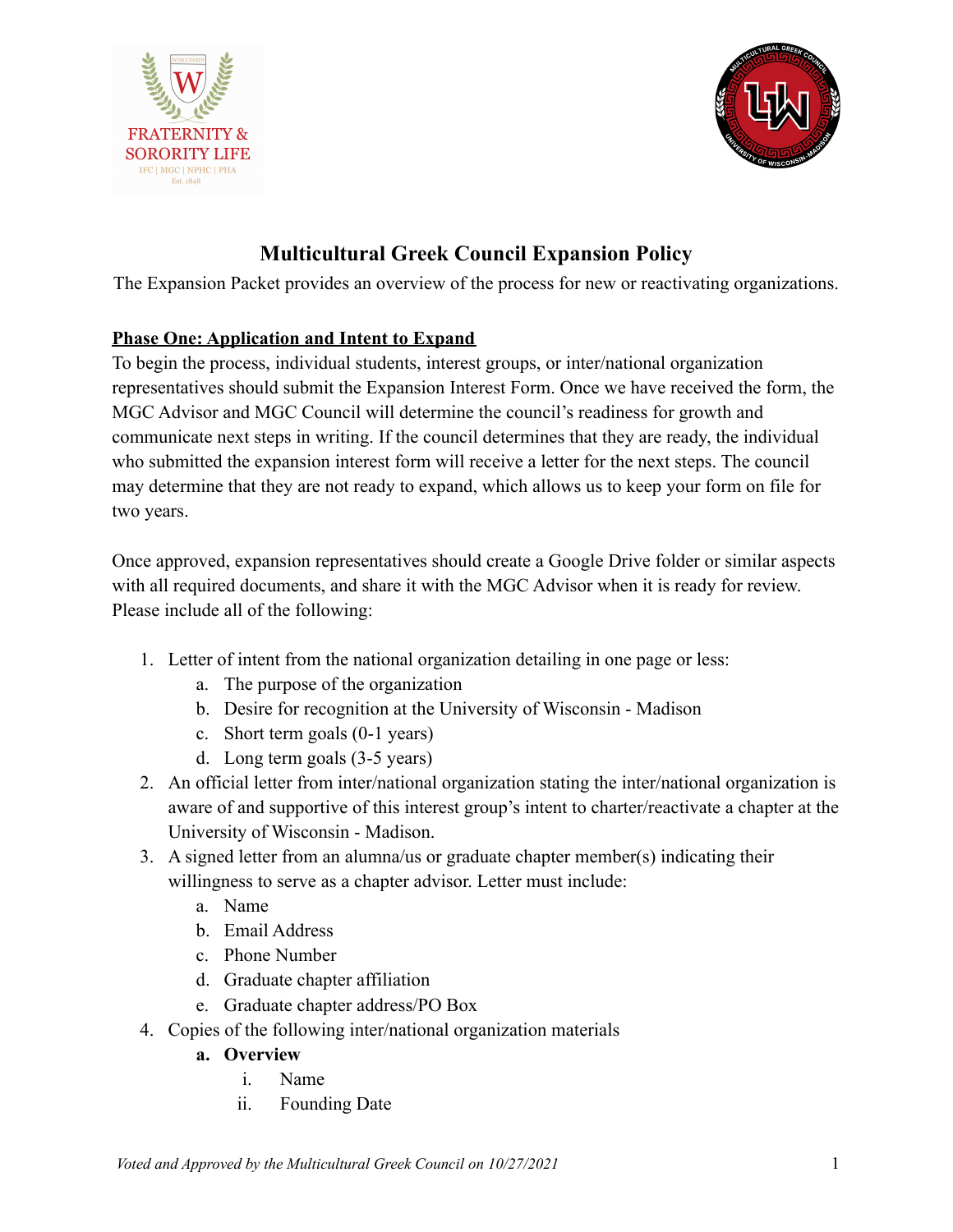- iii. Values/Principles
- iv. National programming initiatives
- v. National community service or philanthropy efforts

## **b. National Policies**

- i. Constitution and Bylaws
- ii. Hazing Prevention Policy
- iii. Member Code of Conduct/Risk Management/Discipline Policy
- iv. COVID guidelines/protocol for undergraduate chapters

## **c. Expansion Procedures**

- i. Outline of new member recruitment strategies
- ii. Scholarship/Academic Support plans
- iii. Sister or brotherhood/Internal development plans

## **d. Membership**

- i. Minimum Requirements for Membership
- ii. Membership Intake Process, Timeline & Price
- iii. Member Development Program Outlines
- iv. New Member Presentation Guidelines

## **e. Inter/national Organization Strength**

- i. Total number of chapters members worldwide (undergraduate, graduate, alumni/ae)
- ii. Total number of chapters and members in Wisconsin/Region
- iii. Average chapter size
- iv. Total number of expansion efforts in the last 5 years
	- 1. Where did the organization expand
	- 2. Number of chapters chartered
	- 3. If failed, why
- v. Total number of chapters closed in the last 5 years
- vi. Pending/complete hazing investigations for last 3 years

Upon receipt of application, the MGC Advisor along with the MGC Executive Board will determine next steps for the expansion representatives, and communicate in writing.

#### **Part Two: Presentation**

Upon completion of application, expansion representatives will be asked to schedule an Expansion Presentation during the semester immediately following the approval of Part One. The Expansion Presentation is an opportunity to provide stakeholders with an in-depth look at the organization wishing to expand. In order to ensure that the expansion representatives are able to establish buy-in and support on campus, the audience for the presentation will include students, department staff, and campus partners.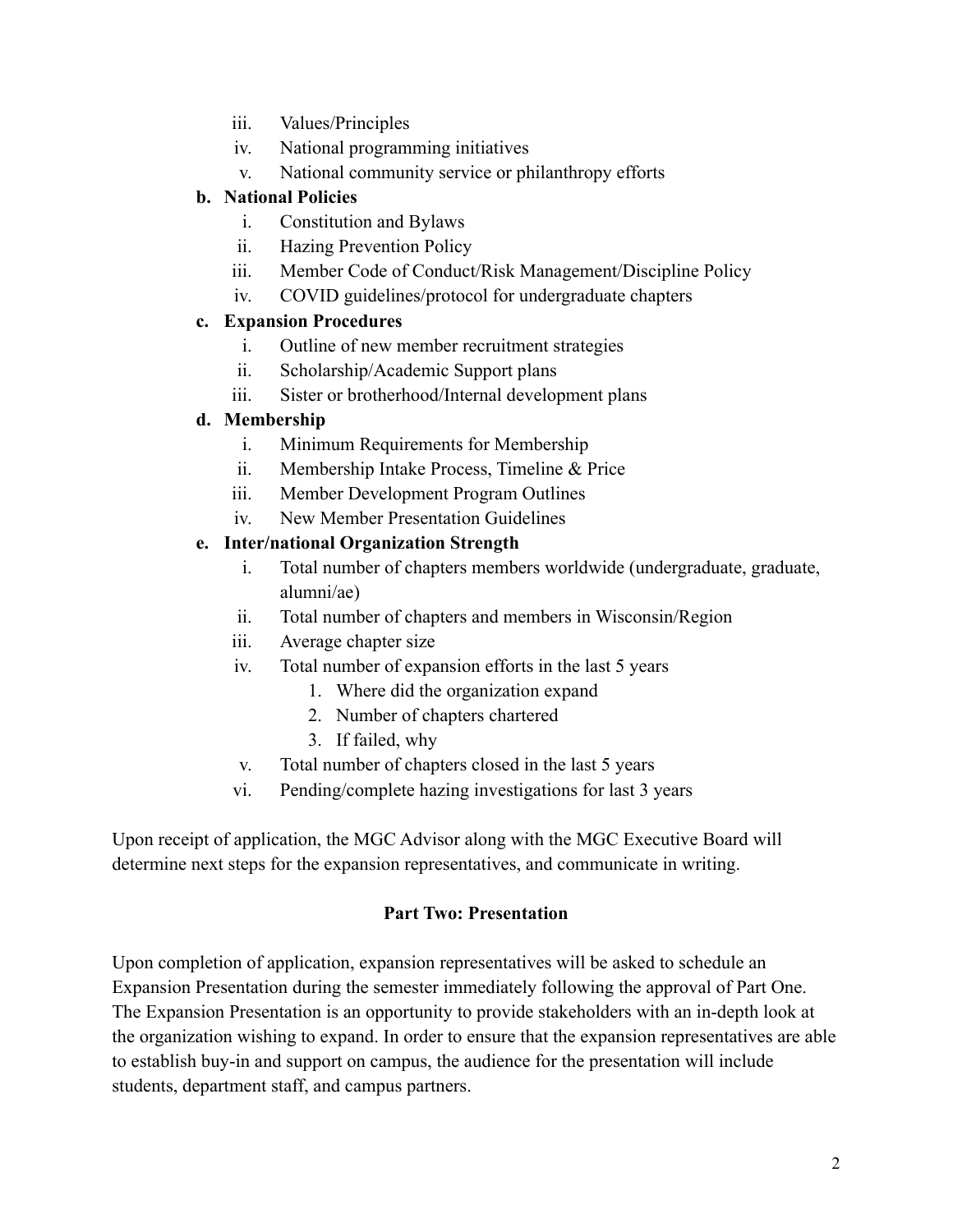Guidelines for the Expansion Presentation are as follows:

- 1. One hour will be allotted for the presentation, and at least 20 minutes should be held for attendee questions.
- 2. Expansion presentation should include, in any format, all information from the application submitted.
	- a. There is no standard format for the presentation, however we highly recommend you highlight the material in the application while adding additional context for the committee to evaluate.
- 3. Presentations should be coordinated and presented by either national, regional representatives, or by direct graduate advisor for the petitioning organization.

After review of materials and completed presentation, there are three possible outcomes from the committee decision:

- 1. Approved: Phase One has been approved and is selected for phase two expansion.
- 2. Deferred: Application was not approved, but will be considered during future expansion processes when the council is ready for growth.
- 3. Denied: Application is denied. The organization must wait one year before attempting to reapply.

Following the approval from MGC Council, expansion representatives will receive their scheduled expansion date. Upon receipt, the expansion representatives may accept their date or schedule a meeting to discuss options for other dates. After a date is mutually agreed on, expansion representatives may move on to phase two.

# **Phase Two: Expansion on Campus**

We are excited to know that your organization will be joining our community at the University of Wisconsin - Madison. As an expanding chapter, you will have one full year from your expansion date to gain recognition as a Registered Student Organization, the Office of Fraternity & Sorority Life, and the MGC. Your intake activities may commence on the date we have communicated to you. Prior to that date, we ask that you do not begin any activities other than those outlined in the section below. Unapproved activities can result in the revocation of your invitation to expand.

# *Prior to Expansion Date*

- 1. Schedule and attend a meeting with the MGC Advisor. The topics covered in this meeting will be:
	- a. New member recruitment strategies
	- b. Short term goals for expansion
	- c. Office of Fraternity & Sorority Life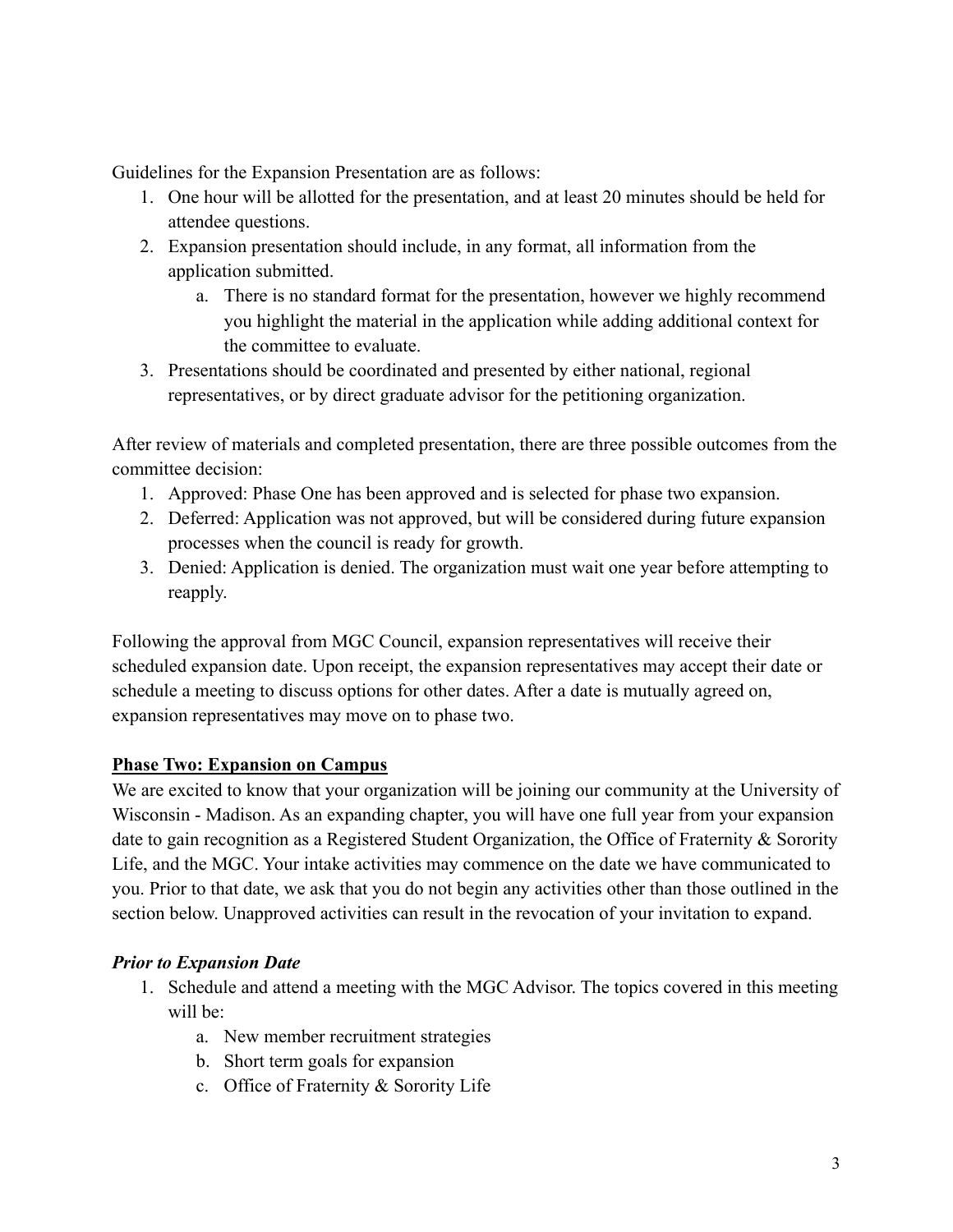- i. Chapter Expectations
- ii. Chapter Coach Assignment
- iii. Recognition
- iv. Departmental Structure
- v. Available Resources
- d. Multicultural Greek Council policies
- 2. Host informational meetings for students to become familiar with the organization
	- a. Must be published on the MGC instagram/website. The Office of Fraternity & Sorority Life will need to sponsor your events until you are a Registered Student Organization.
	- b. No more than 7 in one semester
	- c. Must submit names, NetID's, classification (undergraduate or graduate), within 72 hours of programs.
- 3. Give an overview of organization progress at general body meetings for the MGC
	- a. No more than twice per semester

## *After Expansion Date - Prior to Member Intake*

- 1. Expansion representatives must submit a letter from inter/national organization headquarters authorizing member intake activity.
- 2. Expansion representatives must schedule and attend monthly meetings with the MGC Advisor to last until the group is granted full recognition.
- 3. Expansion representatives must submit a detailed outline of the membership intake process that includes activities, dates, times, locations, and all persons to be involved with the process.
- 4. Submit Intake Intent Forms to the MGC Advisor ([camcgough@wisc.edu](mailto:camcgough@wisc.edu))

Once we have received all materials, you will receive written permission from the MGC Advisor to begin conducting membership intake activity. No membership intake activity may occur until such permission is received. After the expansion representatives have completed a successful membership intake process and meet the criteria to be approved as a Registered Student Organization as outlined in Appendix A, they may move on to phase three.

#### **Phase Three: Recognition Status**

Upon completion of phases one and two, expansion representatives should be prepared to present all materials to the MGC to begin their recognition process. The criteria process for new membership in the MGC is included below for your reference. Please refer to the MGC Constitution and Bylaws for further information.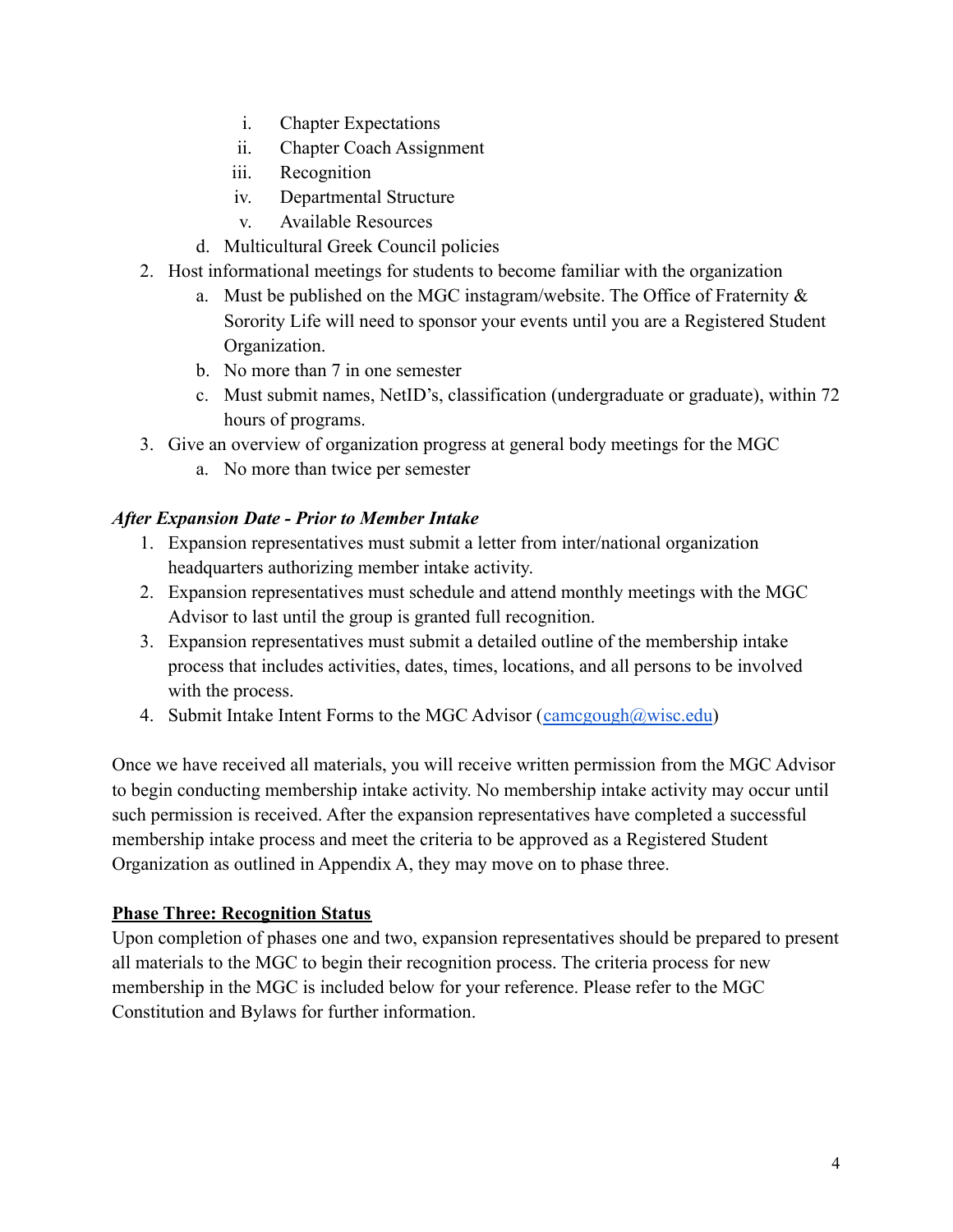# *Multicultural Greek Council Recognition*

Article XII: Expansion & Recognition

#### Section 2: Membership Acceptance

- 1. If acceptance into MGC is granted, a letter will be sent to the petitioning organization containing the recommendation of the Expansion Committee including, but not limited to, a description of associate membership, the conditions of the acceptance, as well as the requirements for installation of an active membership organization.
	- a. Is a registered student organization; and,
	- b. Has a minimum of four members, 75% must be undergraduate students from the University of Wisconsin - Madison; and,
	- c. Complete the Badger Step Up! Canvas course; and,
	- d. Is in good standing with its International or National Headquarters. Newly chartered chapters (founding chapters) without an inter/national infrastructure may be exempted from this requirements at the discretion of Office of Fraternity & Sorority Life on a case-by-case basis and,
	- e. Has reasonably demonstrated an attempt to comply with the University of Wisconsin-Madison; and,
	- f. Adheres to all University policies and regulations.

#### Section 3: Progress Report

- 1. An associate member organization must submit to the MGC Executive board and the MGC Advisor a progress report due two weeks before the last day of classes. Included in this report shall be an evaluation on the organization's:
	- a. Growth
	- b. Scholastic achievement
	- c. Financial stability
	- d. Social activities
	- e. Service to the campus and community
	- f. Future plans, goals, and projects
		- i. Outline for membership retention
		- ii. Outline for continued growth (recruitment)
		- iii. Long term goals (3-5 years)
	- g. Any other information relating to the organization's progress
- 2. Evaluation of the information and materials listed above will be completed by the MGC Executive Board and MGC Advisor.
	- a. If the progress report is considered to reflect expectations of active membership the organization will be granted active membership for the following semester.
	- b. If the progress report is considered not to reflect expectations of active membership the organization will remain an associate member and be asked to provide another progress report within its second semester.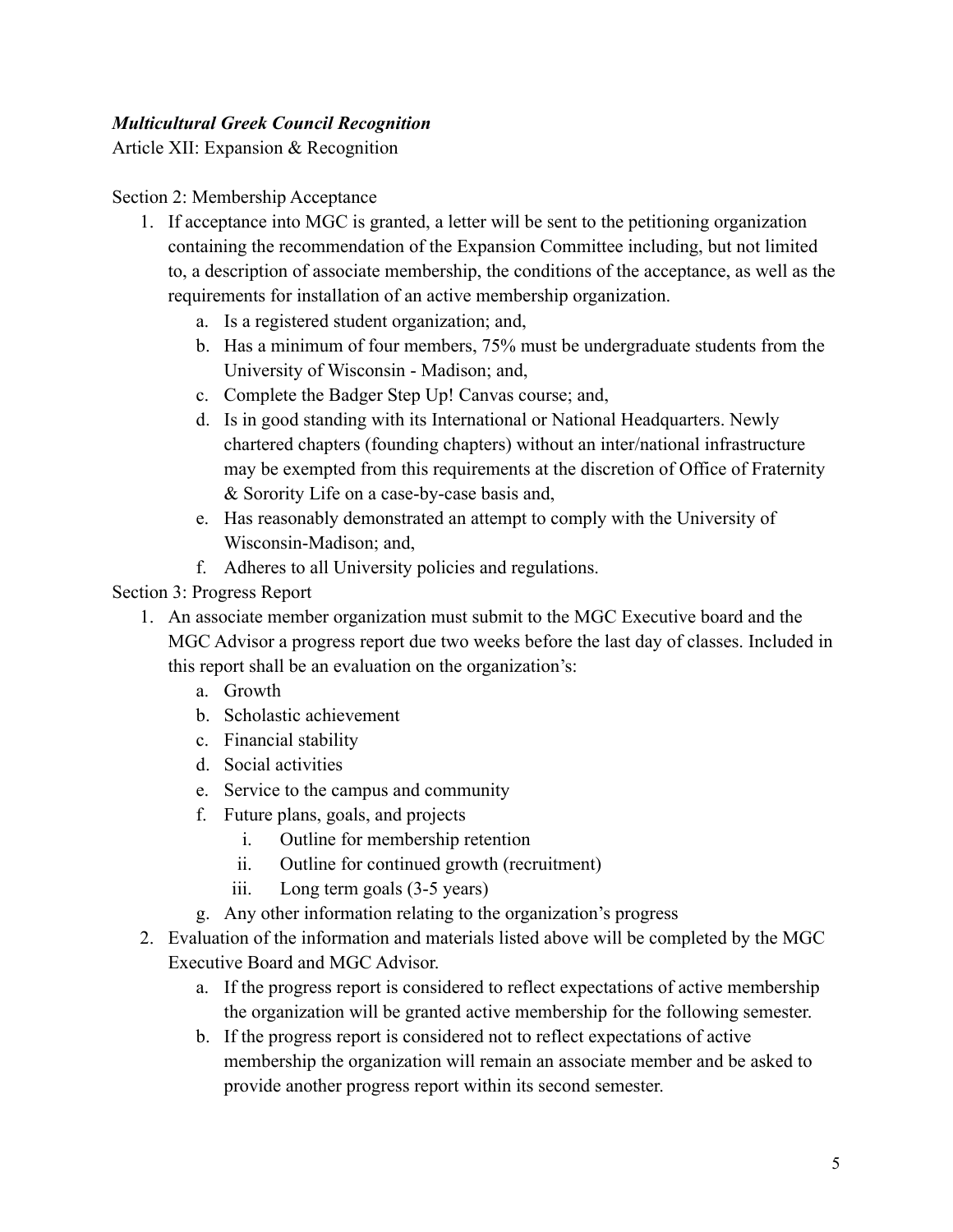- c. If at the end of the organization's second semester as an associate member, the organization's progress does not reflect expectations of active membership, the organization's membership to MGC will be put up for review by the MGC's If aJudicial Board.
- 3. If at any time the Executive Board and/or Voting Council feels as if the Associate Member status has been violated by the organization, the organization will be brought in front of the Judicial Board to discuss possible termination of the Associate Member organization.
- 4. All Associate status members of MGC at the University of Wisconsin-Madison will require a two-thirds approval vote by the MGC member organizations, with each member organization having one vote.

At the end of the probationary period, as determined by the MGC general body, the interest group will be granted member status provided they obtain a two-thirds approval vote from the MGC with each member organization having one vote to cast.

# *Office of Fraternity & Sorority Life Recognition*

After gaining recognition and approval from the Multicultural Greek Council, expansion representatives should schedule a meeting with the Advisor of MGC to determine if all requirements for recognition have been met. Recognition is granted by OFSL upon demonstrating that the fraternity or sorority is responsibly managed, fiscally reliable, a responsible member of the University property, a constructive member of the campus community and its members willing to observe the rules and laws of the community. These expectations must be continuously met to maintain recognition. In keeping with the expectations that fraternities and sororities be responsibly managed and participate as constructive members of the community, as a general rule, recognition will be granted to the fraternity or sorority chapter under the following conditions:

- 1. Is a registered student organization; and,
- 2. Is in good standing with its Inter/National Headquarters. New organizations without an inter/national infrastructure may be exempted from this requirement at the discretion of OFSL on a case by case basis; and,
- 3. Is accepted by and considered an active participant in one of the four governing councils: Interfraternity Council, Multicultural Greek Council, National Pan-Hellenic Council, or the Panhellenic Association;
- 4. Has demonstrated a capacity to meet the requirements set forth in the University of Wisconsin - Madison Chapter Expectations.
- 5. Adhere to all University policies and regulations, including but not limited to:
	- a. Social Event Policies;
	- b. Code of Student Conduct;
	- c. Intake/New Member Education Forms;